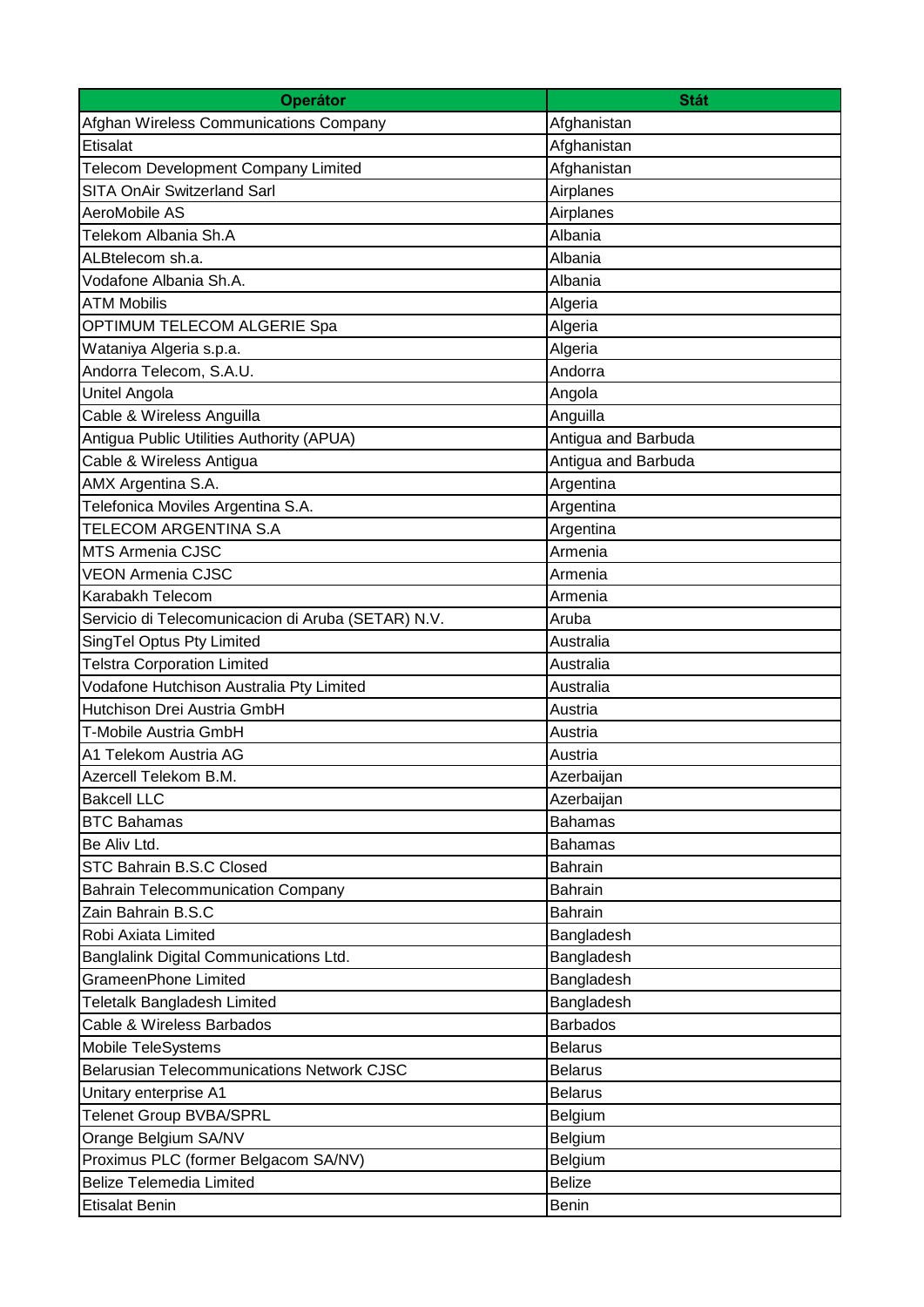| Spacetel-Benin S.A.                                   | Benin                                 |
|-------------------------------------------------------|---------------------------------------|
| Bermuda Digital Communications Ltd.                   | Bermuda                               |
| Tashi InfoComm Ltd                                    | <b>Bhutan</b>                         |
| Telefonica Celular de Bolivia S.A. (Telecel S.A)      | <b>Bolivia</b>                        |
| NuevaTel S.A.                                         | <b>Bolivia</b>                        |
| Public Enterprise Croatian Telecom JSC                | Bosnia and Herzegovina                |
| RS Telecommunications, JSC Banja Luka                 | Bosnia and Herzegovina                |
| <b>BH Telecom JSC Sarajevo</b>                        | Bosnia and Herzegovina                |
| Oi Movel S/A (former Brasil Telecom Celular S.A.)     | <b>Brazil</b>                         |
| Claro S.A                                             | <b>Brazil</b>                         |
| <b>TIM Celular SA</b>                                 | <b>Brazil</b>                         |
| Vivo                                                  | <b>Brazil</b>                         |
| Vivo                                                  | <b>Brazil</b>                         |
| Vivo                                                  | <b>Brazil</b>                         |
| Vivo MG (former Telemig Celular S.A.)                 | <b>Brazil</b>                         |
| <b>TIM Celular SA</b>                                 | <b>Brazil</b>                         |
| <b>TIM Celular SA</b>                                 | <b>Brazil</b>                         |
| Oi Móvel S.A (former TNL PCS)                         | <b>Brazil</b>                         |
| Caribbean Cellular Telephone Limited                  | <b>British Virgin Islands</b>         |
| Cable & Wireless (West Indies) Limited                | <b>British Virgin Islands</b>         |
| Datastream Technology Sdn Bhd                         | <b>Brunei</b>                         |
| A1 Bulgaria EAD                                       | <b>Bulgaria</b>                       |
| <b>Telenor Bulgaria EAD</b>                           | <b>Bulgaria</b>                       |
| <b>Bulgarian Telecommunications Company EAD</b>       | <b>Bulgaria</b>                       |
| <b>Telecel Faso</b>                                   | <b>Burkina Faso</b>                   |
|                                                       |                                       |
| Econet Leo S.A (former UCOM Burundi (former Telecel)) | <b>Burundi</b>                        |
| <b>CamGSM Company Limited</b>                         | Cambodia                              |
| Mfone Co., Ltd.                                       | Cambodia                              |
| Smart Axiata Co., Ltd                                 | Cambodia                              |
| Orange Cameroun S.A.                                  | Cameroon                              |
| Mobile Telephone Networks Cameroon Ltd.               | Cameroon                              |
| Rogers Communications Canada Inc.                     | Canada                                |
| <b>Telus</b>                                          | Canada                                |
| Videotron Ltd.                                        | Canada                                |
| CVMóvel, S.A. Cape Verde                              | Cape Verde                            |
| T+ Telecommunicacoes                                  | Cape Verde                            |
| Cable & Wireless Cayman                               | Cayman Islands                        |
| <b>Telecel Centrafrique</b>                           | Central African Republic              |
| Colombia Móvil                                        | Colombia                              |
| Telefónica Móviles Colombia S.A.                      | Colombia                              |
| Airtel CONGO RDC SA                                   | Congo, the Democratic Republic of the |
| Vodacom Congo                                         | Congo, the Democratic Republic of the |
| Telecom Cook Islands Ltd.                             | Cook Islands                          |
| INSTITUTO COSTARRICENSE DE ELECTRIDIDAD               | Costa Rica                            |
| Claro CR                                              | Costa Rica                            |
| Telefonica de Costa Rica TC, S.A.                     | Costa Rica                            |
| Croatian Telecom Inc.                                 | Croatia                               |
| Tele2 d.o.o                                           | Croatia                               |
| A1 Hrvatska d.o.o.                                    | Croatia                               |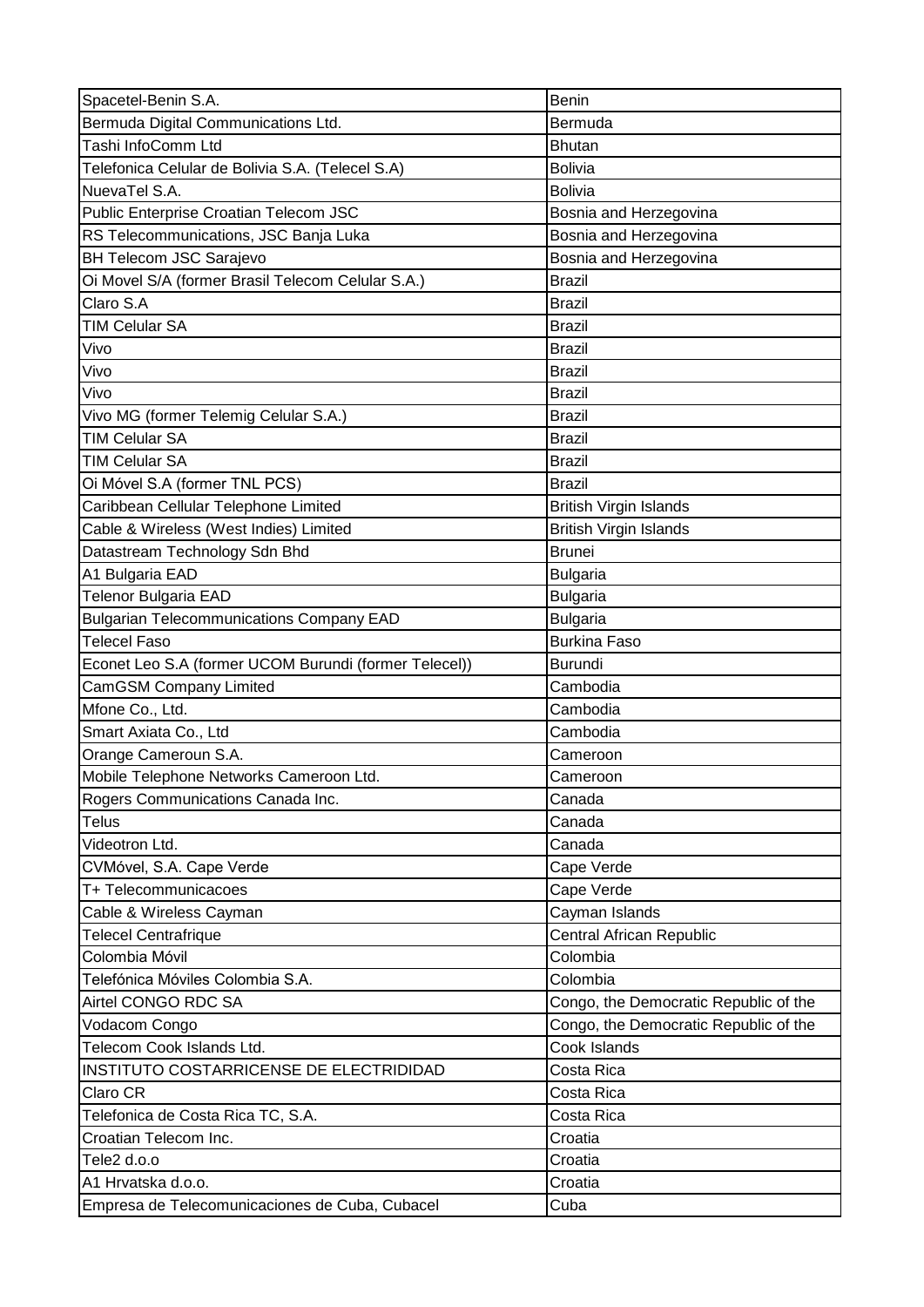| EPIC Ltd.                                            | Cyprus                   |
|------------------------------------------------------|--------------------------|
| <b>Cyprus Telecommunications Authority</b>           | Cyprus                   |
| PrimeTel PLC                                         | Cyprus                   |
| <b>TELENOR</b>                                       | Denmark                  |
| HI3G Denmark ApS                                     | Denmark                  |
| Telia Nattjanster Norden AB                          | Denmark                  |
| Nuuday A/S                                           | Denmark                  |
| Djibouti Telecom                                     | Djibouti                 |
| Cable & Wireless Dominica                            | Dominica                 |
| Altice Dominicana, S.A.                              | Dominican Republic       |
| Compania Dominicana de Teléfonos, S.A.               | Dominican Republic       |
| OTECEL S.A. – TELEFÓNICA MÓVILES ECUADOR             | Ecuador                  |
| Orange Egypt for Telecommunications                  | Egypt                    |
| Etisalat Misr                                        | Egypt                    |
| Vodafone Egypt Telecommunications S.A.E.             | Egypt                    |
| Digicel S.A. de C.V.                                 | El Salvador              |
| Tigo El Salvador (former Telemovil El Salvador S.A). | El Salvador              |
| Telefónica Móviles El Salvador S.A. de C.V.          | El Salvador              |
| <b>GETESA</b>                                        | <b>Equitorial Guinea</b> |
| Telia Eesti AS                                       | Estonia                  |
| Tele2 Eesti AS                                       | Estonia                  |
| Elisa Eesti AS                                       | Estonia                  |
| <b>Ethio Telecom</b>                                 | Ethiopia                 |
| Faroese Telecom                                      | Faroe Islands            |
| Sýn hf.                                              | Faroe Islands            |
|                                                      |                          |
| Digicel Fiji                                         | Fiji                     |
| Vodafone Fiji Limited                                | Fiji                     |
| DNA Finland Ltd.                                     | Finland                  |
| <b>Alands Telekommunikation Ab</b>                   | Finland                  |
| Elisa Corporation                                    | Finland                  |
| Telia Finland Oyj                                    | Finland                  |
| Orange France                                        | France                   |
| Société Francaise du Radiotéléphone                  | France                   |
| Bouygues Telecom                                     | France                   |
| Free Mobile                                          | France                   |
| ONATI S.A.S.                                         | French Polynesia         |
| Airtel Gabon SA (former Celtel Gabon S.A.)           | Gabon                    |
| Africell (Gambia) Ltd.                               | Gambia                   |
| Silknet JSC                                          | Georgia                  |
| Magticom Ltd.                                        | Georgia                  |
| Telekom Deutschland GmbH                             | Germany                  |
| Vodafone D2 GmbH                                     | Germany                  |
| Telefonica Germany GmbH & Co. OHG                    | Germany                  |
| Telefónica Germany GmbH & Co. OHG                    | Germany                  |
| Vodafone Ghana                                       | Ghana                    |
| Millicom Ghana Limited                               | Ghana                    |
| <b>Scancom Limited</b>                               | Ghana                    |
| Gibtelecom                                           | Gibraltar                |
| <b>COSMOTE - Mobile Telecommunications S.A.</b>      | Greece                   |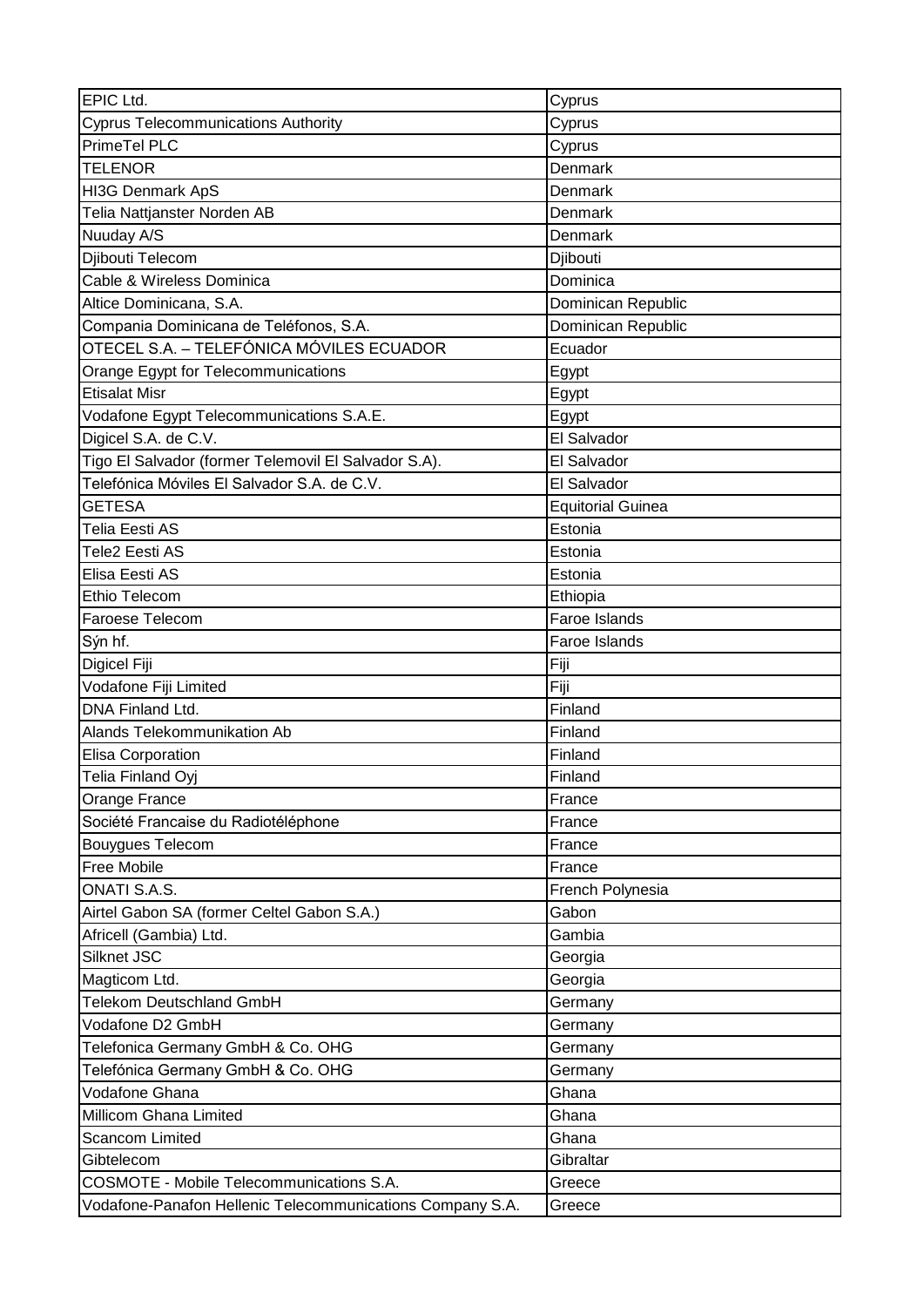| WIND Hellas Telecomm. S.A. (former TIM HELLAS)          | Greece                 |
|---------------------------------------------------------|------------------------|
| <b>TELE Greenland</b>                                   | Greenland              |
| Cable & Wireless Grenada                                | Grenada                |
| Comunicationes Celulares, S.A.                          | Guatemala              |
| Telecomunicaciones de Guatemala, S.A. (TELGUA)          | Guatemala              |
| Telecomunicaciones de Guatemala, S.A. (TELGUA)          | Guatemala              |
| Cellcom Guinea S.A.                                     | Guinea                 |
| Orange Guinee                                           | Guinea                 |
| Digicel Guyana                                          | Guyana                 |
| Telefónica Celular S.A.                                 | Honduras               |
| Digicel Honduras S.A. de C.V.                           | Honduras               |
| Hong Kong Telecommunications (HKT) Limited              | Hong Kong              |
| Hutchison Telecommunications Hong Kong Holdings Limited | Hong Kong              |
| Hutchison Telecommunications Hong Kong Holdings Limited | Hong Kong              |
| China Mobile Hong Kong Company Limited                  | Hong Kong              |
| <b>SmarTone Mobile Communications Limited</b>           | Hong Kong              |
| Telenor Magyarorszag Zrt.                               | Hungary                |
| Magyar Telekom Plc.                                     | Hungary                |
| Vodafone Hungary Ltd.                                   | Hungary                |
| Millicom Tchad                                          | Chad                   |
| <b>SURE (Guernsey) Limited</b>                          | <b>Channel Islands</b> |
| JT (Jersey) Limited                                     | <b>Channel Islands</b> |
| Entel PCS Telecomunicaciones S.A.                       | Chile                  |
| Claro Chile SA                                          | Chile                  |
| Telefónica Móviles Chile SA                             | Chile                  |
|                                                         |                        |
| China Mobile                                            | China                  |
| Unicom China                                            | China                  |
| Nova Iceland                                            | Iceland                |
| Síminn hf                                               | Iceland                |
| Sýn hf                                                  | Iceland                |
| <b>Bharti Airtel Limited</b>                            | India                  |
| <b>Bharti Airtel Limited</b>                            | India                  |
| Vodafone Idea Limited                                   | India                  |
| Vodafone Idea Limited                                   | India                  |
| <b>Bharti Airtel Limited</b>                            | India                  |
| <b>Bharti Airtel Limited</b>                            | India                  |
| <b>Bharti Airtel Limited</b>                            | India                  |
| <b>Bharti Airtel Limited</b>                            | India                  |
| <b>Bharti Airtel Limited</b>                            | India                  |
| <b>Bharti Airtel Limited</b>                            | India                  |
| <b>Bharti Airtel Limited</b>                            | India                  |
| <b>Bharti Airtel Limited</b>                            | India                  |
| <b>Bharti Airtel Limited</b>                            | India                  |
| <b>Bharti Airtel Limited</b>                            | India                  |
| <b>Bharti Airtel Limited</b>                            | India                  |
| <b>Bharti Airtel Limited</b>                            | India                  |
| <b>Bharti Airtel Limited</b>                            | India                  |
| <b>Bharti Airtel Limited</b>                            | India                  |
| Vodafone Idea Limited                                   | India                  |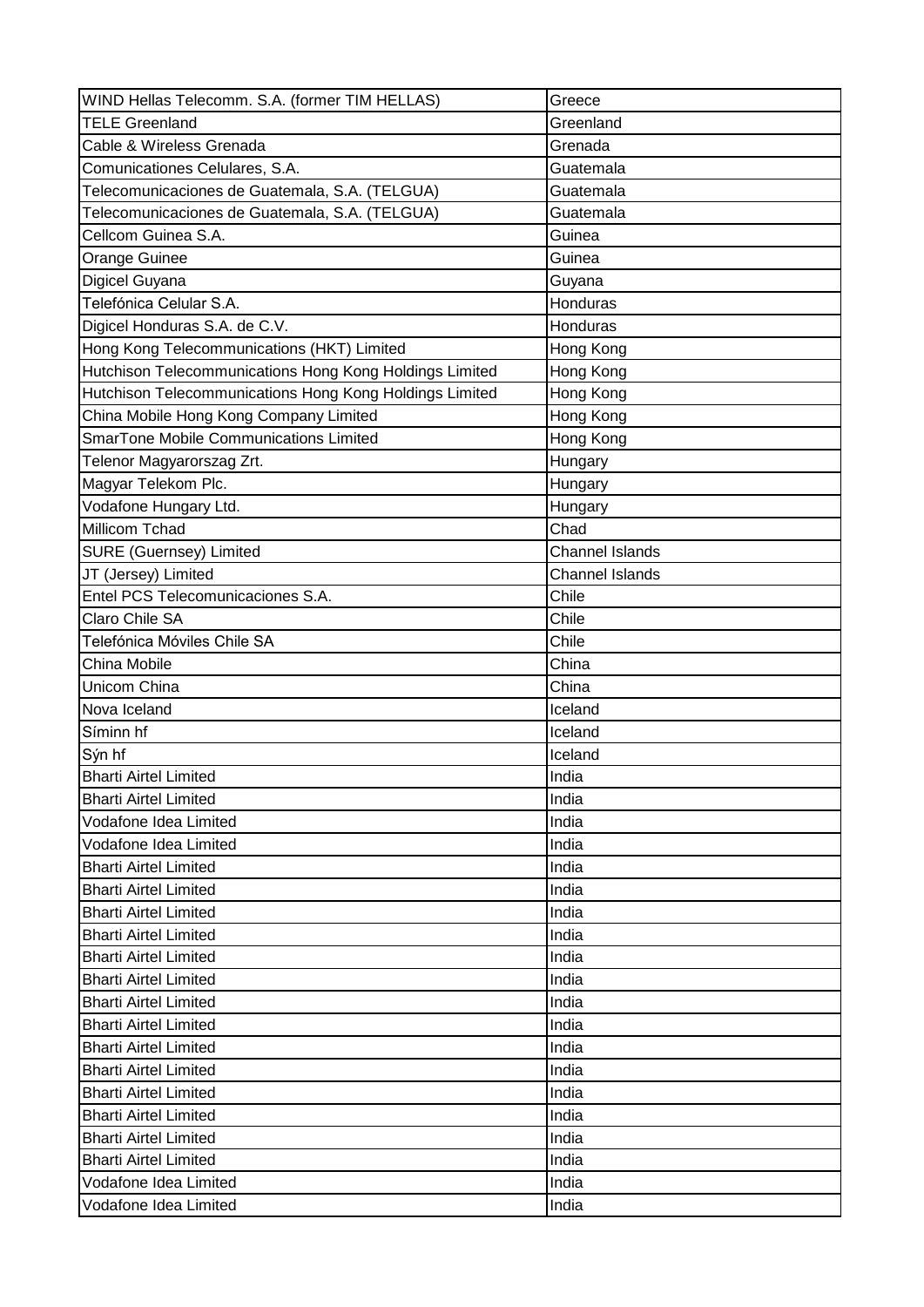| <b>Bharti Airtel Limited</b>                            | India       |
|---------------------------------------------------------|-------------|
| Vodafone Idea Limited                                   | India       |
| Vodafone Idea Limited                                   | India       |
| Vodafone Idea Limited                                   | India       |
| Vodafone Idea Limited                                   | India       |
| Vodafone Idea Limited                                   | India       |
| Vodafone Idea Limited                                   | India       |
| Vodafone Idea Limited                                   | India       |
| Vodafone Idea Limited                                   | India       |
| <b>Bharti Airtel Limited</b>                            | India       |
| Vodafone Idea Limited                                   | India       |
| Vodafone Idea Limited                                   | India       |
| Vodafone Idea Limited                                   | India       |
| Vodafone Idea Limited                                   | India       |
| Vodafone Idea Limited                                   | India       |
| Vodafone Idea Limited                                   | India       |
| Vodafone Idea Limited                                   | India       |
| Vodafone Idea Limited                                   | India       |
| Vodafone Idea Limited                                   | India       |
| Vodafone Idea Limited                                   | India       |
| Vodafone Idea Limited                                   | India       |
| <b>Bharti Airtel Limited</b>                            | India       |
| <b>Bharti Airtel Limited</b>                            | India       |
| Vodafone Idea Limited                                   | India       |
| <b>Bharti Airtel Limited</b>                            | India       |
| <b>Aircel Limited</b>                                   | India       |
| <b>Bharti Airtel Limited</b>                            | India       |
| Vodafone Idea Limited                                   | India       |
| Vodafone Idea Limited                                   | India       |
| <b>Bharat Sanchar Nigam Limited</b>                     | India       |
|                                                         | IIndonesia  |
| PT Indosat Tbk.                                         |             |
| PT. XL Axiata Tbk (former PT. Excelcomindo Pratama Tbk) | Indonesia   |
| PT Telekomunikasi Selular                               | Indonesia   |
| Mobile Telecommunication Company of Iran                | Iran        |
| <b>Irancell Telecommunications Services Company</b>     | Iran        |
| Rafsajan Industrial Complex (Coop) (Taliya)             | Iran        |
| <b>Asiacell Communications L.L.C</b>                    | Iraq        |
| Zain Iraq (former Atheer Telecom)                       | Iraq        |
| Three Ireland Services (Hutchison) Limited              | Ireland     |
| Vodafone Ireland Ltd.                                   | Ireland     |
| <b>Meteor Mobile Communications</b>                     | Ireland     |
| Manx Telecom Ltd.                                       | Isle of Man |
| Partner Communications Company Ltd.                     | Israel      |
| Cellcom Israel Ltd.                                     | Israel      |
| Hot Mobile Ltd.                                         | Israel      |
| Pelephone Communications Ltd.                           | Israel      |
| Vodafone Italia S.p.A.                                  | Italy       |
| Telecom Italia S.p.A.                                   | Italy       |
| Wind Tre S.p.A.                                         | Italy       |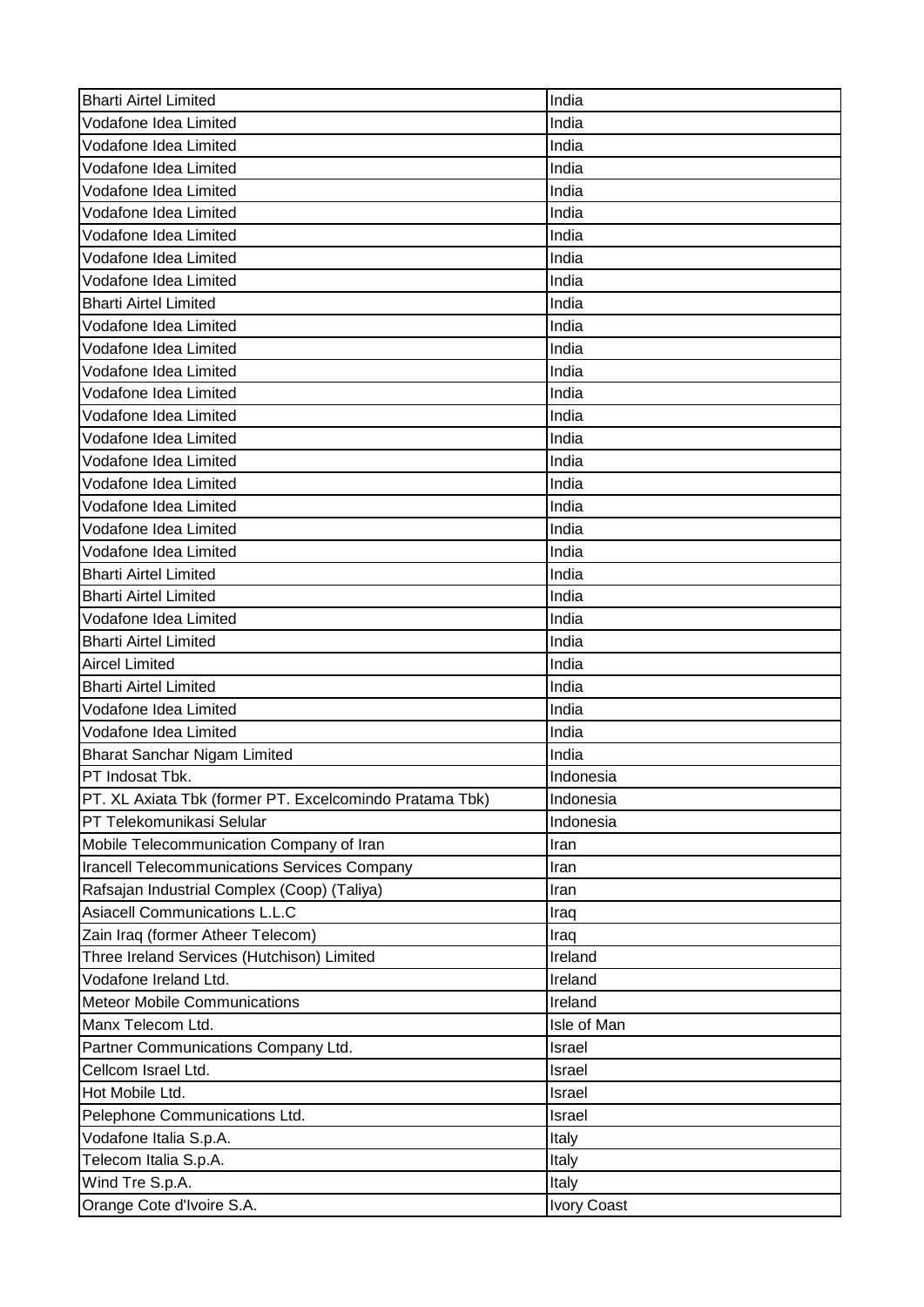| MTN Côte d'Ivoire (former Loteny Telecom S.A.)         | <b>Ivory Coast</b> |
|--------------------------------------------------------|--------------------|
| Cable and Wireless (West Indies) Limited               | Jamaica            |
| Digicel (Jamaica) Limited                              | Jamaica            |
| NTT DoCoMo, Inc.                                       | Japan              |
| SOFTBANK MOBILE Corp. (former Vodafone K.K.)           | Japan              |
| Jordan Mobile Telephone Services Co. Ltd., zain        | Jordan             |
| Petra Jordanina Mobile Telecommunications Company Ltd. | Jordan             |
| Umniah Mobile Company                                  | Jordan             |
| Mobile Telecom-Service LLP                             | Kazakhstan         |
| Kar-Tel LLC                                            | Kazakhstan         |
| Kcell JSC                                              | Kazakhstan         |
| Airtel Networks Kenya Ltd.                             | Kenya              |
| Safaricom Limited                                      | Kenya              |
| KT Freetel Co., Ltd.                                   | Korea, South       |
| SK Telecom Co., Ltd.                                   | Korea, South       |
| <b>IPKO Telecommunications LLC</b>                     | Kosovo             |
| Monaco Telecom                                         | Kosovo             |
| Kuwait Telecom Company (K.S.C.)                        | Kuwait             |
| Mobile Telecommunications Company (Zain)               | Kuwait             |
| National Mobile Telecommunications Co. (KSC)           | Kuwait             |
| Sky Mobile LLC                                         | Kyrgyzstan         |
| Alfa Telecom CJSC                                      | Kyrgyzstan         |
| <b>TPLUS Digital Company Limited</b>                   | Laos               |
| Tele2 Ltd.                                             | Latvia             |
| <b>Bité</b>                                            | Latvia             |
| Latvijas Mobilais Telefons SIA                         | Latvia             |
| <b>MIC 1 S.A.L.</b>                                    | Lebanon            |
| Mobile Interim Company No. 2 SAL (MIC2)                | Lebanon            |
| <b>Cellcom Telecommunications Inc</b>                  | Liberia            |
| AL MADAR AL JADID TELECOM COMPANY                      | Libya              |
| Salt (Liechtenstein) AG                                | Liechtenstein      |
| Telecom Liechtenstein AG                               | Liechtenstein      |
| Tele <sub>2</sub>                                      | Lithuania          |
| <b>UAB Bite Lietuva</b>                                | Lithuania          |
| Telia Lietuva, AB                                      | Lithuania          |
| POST Luxembourg                                        | Luxembourg         |
| PROXIMUS LUXEMBOURG S.A.                               | Luxembourg         |
| Orange Communications Luxembourg S.A.                  | Luxembourg         |
| <b>CTM</b>                                             | Macau              |
| SmarTone Mobile Communications (Macau) Limited         | Macau              |
| Hutchison Telephone Macau Co. Ltd.                     | Macau              |
| Orange Madagascar                                      | Madagascar         |
| Airtel Madagascar                                      | Madagascar         |
| TELECOM MALAGASY (TELMA) S.A.                          | Madagascar         |
| <b>Telecom Networks Malawi</b>                         | Malawi             |
| Maxis Broadband Sdn. Bhd.                              | Malaysia           |
| Celcom Axiata Berhad                                   | Malaysia           |
| U Mobile                                               | Malaysia           |
| <b>DiGi Telecommunications SDN BHD</b>                 | Malaysia           |
|                                                        |                    |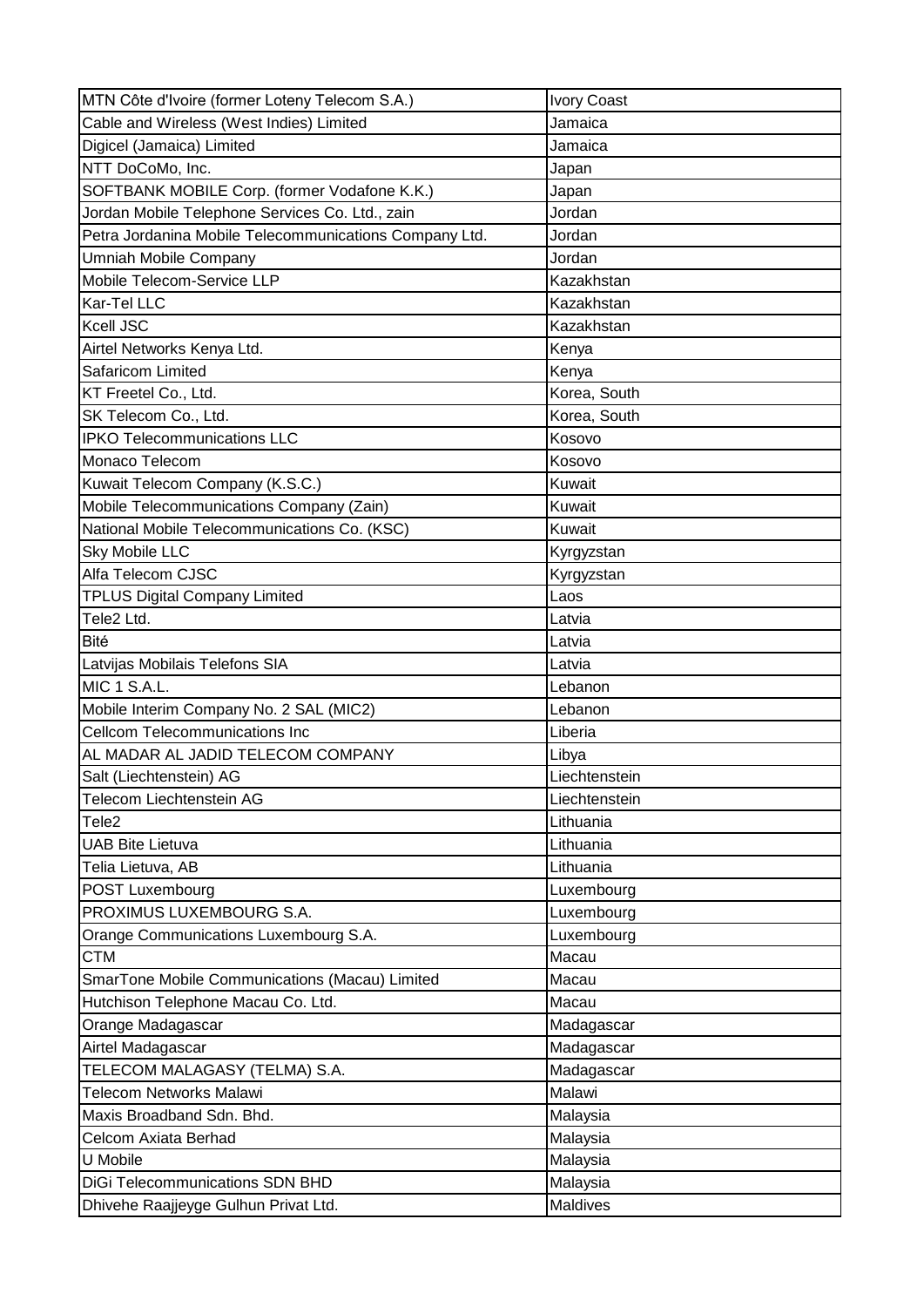| Ooredoo Maldives Private Ltd                              | Maldives                    |
|-----------------------------------------------------------|-----------------------------|
| <b>MALITEL S.A.</b>                                       | Mali                        |
| GO p.l.c                                                  | Malta                       |
| Melita                                                    | Malta                       |
| Vodafone Malta Limited                                    | Malta                       |
| AT&T                                                      | Maritime                    |
| Síminn Iceland Maritime                                   | Maritime                    |
| Telecom Italia S.p.A.                                     | Maritime                    |
| Vodafone Malta Maritime                                   | Maritime                    |
| <b>Telenor Maritime AS</b>                                | Maritime                    |
| Digicel Antilles Française Guyane                         | Martinique                  |
| Chinguitel S.A.                                           | Mauritania                  |
| CellPlus Mobile Communications Ltd.                       | <b>Mauritius</b>            |
| <b>Emtel Limited</b>                                      | <b>Mauritius</b>            |
| Mahanagar Telephone Ltd.                                  | <b>Mauritius</b>            |
| AT&T Comercializacion Movil, S. de R.L. de C.V.           | Mexico                      |
| Pegaso PCS. S.A. de C.V.                                  | Mexico                      |
| Radiomóvil DIPSA S.A. de C.V.                             | Mexico                      |
| <b>Moldcell SA</b>                                        | Moldova                     |
| Orange Moldova S.A. (former Voxtel S.A.)                  | Moldova                     |
| Monaco Telecom 3G                                         | Monaco                      |
| <b>MobiCom Corporation</b>                                | Mongolia                    |
| <b>Unitel LLC</b>                                         | Mongolia                    |
| MTEL d.o.o. Podgorica                                     | Montenegro                  |
| Telenor                                                   | Montenegro                  |
| Crnogorski Telekom                                        | Montenegro                  |
| Cable & Wireless Montserrat                               | Montserrat                  |
| Itissalat Al-Maghrib S.A.                                 | Morocco                     |
| Wana Corporate                                            | Morocco                     |
| Orange Maroc                                              | Morocco                     |
| Mozambique Celular, SARL                                  | Mozambique                  |
| VM, S.A.                                                  | Mozambique                  |
| Ooredoo Myanmar Limited                                   | Myanmar (Burma)             |
| <b>Telenor Myanmar Company</b>                            | Myanmar (Burma)             |
| Mobile Telecommunications Limited                         | Namibia                     |
| Powercom (PTY) Ltd                                        | Namibia                     |
| <b>Ncell Private Limited</b>                              | Nepal                       |
| Vodafone Libertel B.V.                                    | Netherlands                 |
| T-Mobile Nederlands BV                                    | <b>Netherlands</b>          |
| KPN B.V. (former KPN Mobile Netherlands BV)               | Netherlands                 |
| Curaçao Telecom N.V.                                      | <b>Netherlands Antilles</b> |
| <b>UTS Setel Curacao</b>                                  | Netherlands Antilles        |
| <b>TelCell St. Maarten</b>                                | <b>Netherlands Antilles</b> |
| Vodafone New Zealand                                      | New Zealand                 |
| Two Degrees Mobile Ltd.                                   | New Zealand                 |
| Spark New Zealand Trading Limited                         | New Zealand                 |
| Empresa Nicaraguense De Telecomunicaciones S.A. - ENITEL  | Nicaragua                   |
| Telefonia Celular de Nicaragua, S.A. (Movistar Nicaragua) | Nicaragua                   |
| Celtel Niger S.A. (Airtel)                                | Niger                       |
| <b>EMTS</b>                                               | Nigeria                     |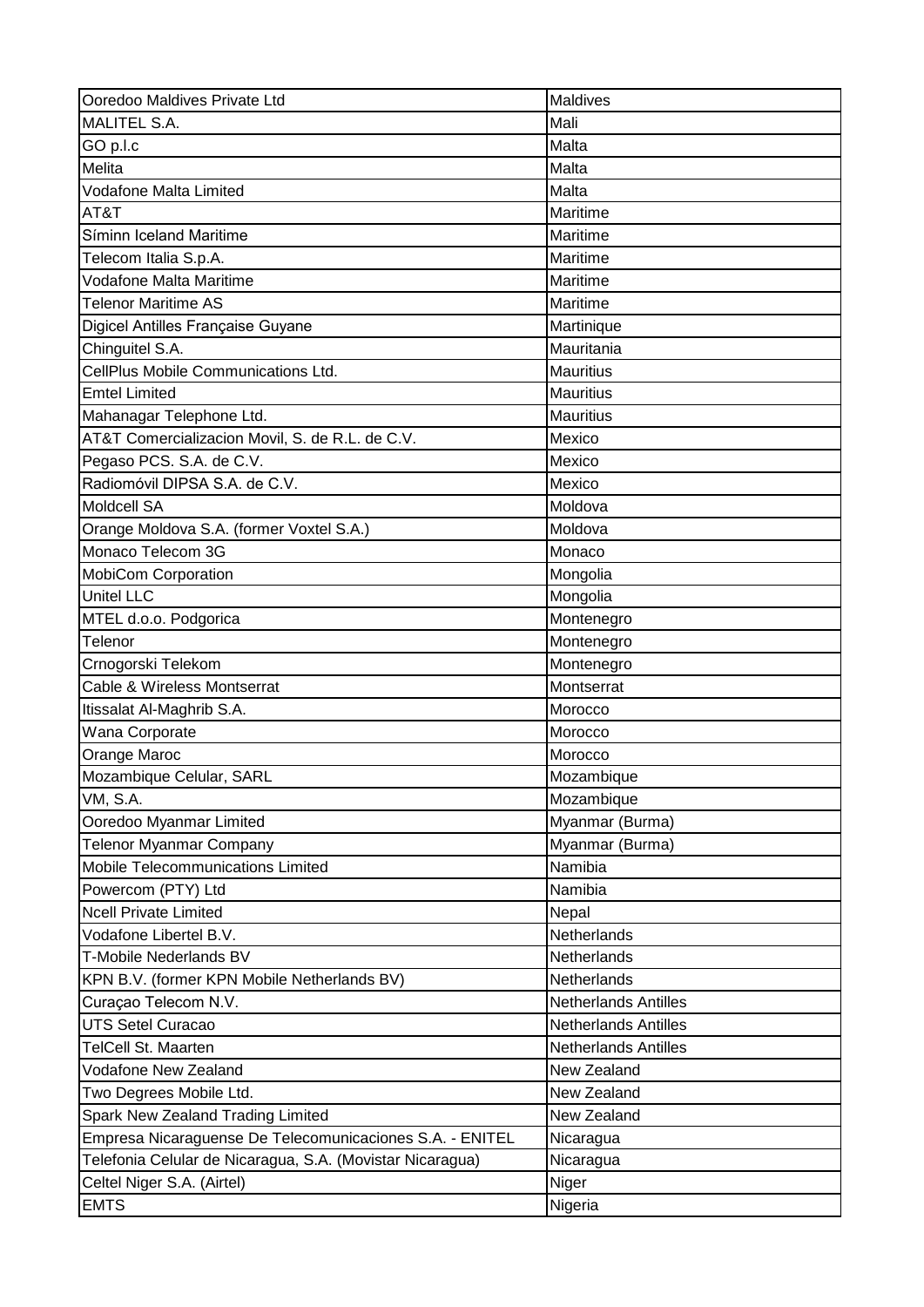| Airtel Nigeria                                              | Nigeria               |
|-------------------------------------------------------------|-----------------------|
| <b>Globacom Limited</b>                                     | Nigeria               |
| MTN Nigeria Communications, Ltd.                            | Nigeria               |
| Makedonski Telekom AD - Skopje                              | North Macedonia       |
| A1 Makedonija DOOEL Skopje                                  | North Macedonia       |
| Telia Norge AS                                              | Norway                |
| <b>Telenor Norge AS</b>                                     | Norway                |
| Oman Mobile Telecommunications Company LLC                  | Oman                  |
| Omani Qatari Telecommunications Company S.A.O.G             | Oman                  |
| Pakistan Mobile Communications Ltd.                         | Pakistan              |
| <b>CMPak Limited (former Paktel Limited)</b>                | Pakistan              |
| Palestine Cellular Communications, Ltd                      | Palestine             |
| Ooredoo Palestine                                           | Palestine             |
| Cable & Wireless Panama, S.A.                               | Panama                |
| Digicel (Panamá) S.A.                                       | Panama                |
| Telefonica Moviles Panama a.s.                              | Panama                |
| Digicel (PNG) Limited                                       | Papua New Guinea      |
| AMX Paraguay S.A.                                           | Paraguay              |
| Nucleo S.A.                                                 | Paraguay              |
| Telefónica Celular Del Paraguay S.A.                        | Paraguay              |
|                                                             |                       |
| Hola Paraguay S.A.<br><b>Telefonica Moviles Peru</b>        | Paraguay<br>Peru      |
| Entel Perú S.A.                                             |                       |
|                                                             | Peru                  |
| América Móvil Perú S.A.C (formerTIM Peru S.A.C.)            | Peru                  |
| Smart Communications, Inc.                                  | Philippines           |
|                                                             |                       |
| Globe Telecom                                               | Philippines           |
| SMART Communications, Inc.                                  | Philippines           |
| T-Mobile Polska S.A.                                        | Poland                |
| Orange Polska S.A.                                          | Poland                |
| Polkomtel Limited Liability Company (former Polkomtel S.A.) | Poland                |
| P <sub>4</sub>                                              | Poland                |
| Optimus - Servicos de Comunicações, S.A.                    | Portugal              |
| Vodafone Portugal - Comunicacoes Pessoais, S.A.             | Portugal              |
| MEO - Servicos de Comunicacoes e Multimedia, S.A.           | Portugal              |
| Vodafone Qatar Q.S.C.                                       | Qatar                 |
| Qatar Telecom (Ooredoo) Q.S.C                               | Qatar                 |
| MTN Congo (former Libertis Telecom)                         | Republic of the Congo |
| Societe Reunonnaisse du Radiotelephone                      | Reunion               |
| Orange (on Réunion)                                         | Reunion               |
| Telekom Romania Mobile Communications S.A.                  | Romania               |
| Vodafone Romania S.A.(former MobiFon SA)                    | Romania               |
| Orange Romania SA                                           | Romania               |
| Mobile TeleSystems                                          | Russia                |
| VimpelCom (former KB Impuls)                                | Russia                |
| LLC Ekaterinburg-2000 (MOTIV)                               | Russia                |
| MegaFon, Open Joint Stock Company                           | Russia                |
| T2 Mobile LLC                                               | Russia                |
| MTN - Rwandacell                                            | Rwanda                |
| Bharti Airtel Rwanda Holdings B.V.                          | Rwanda                |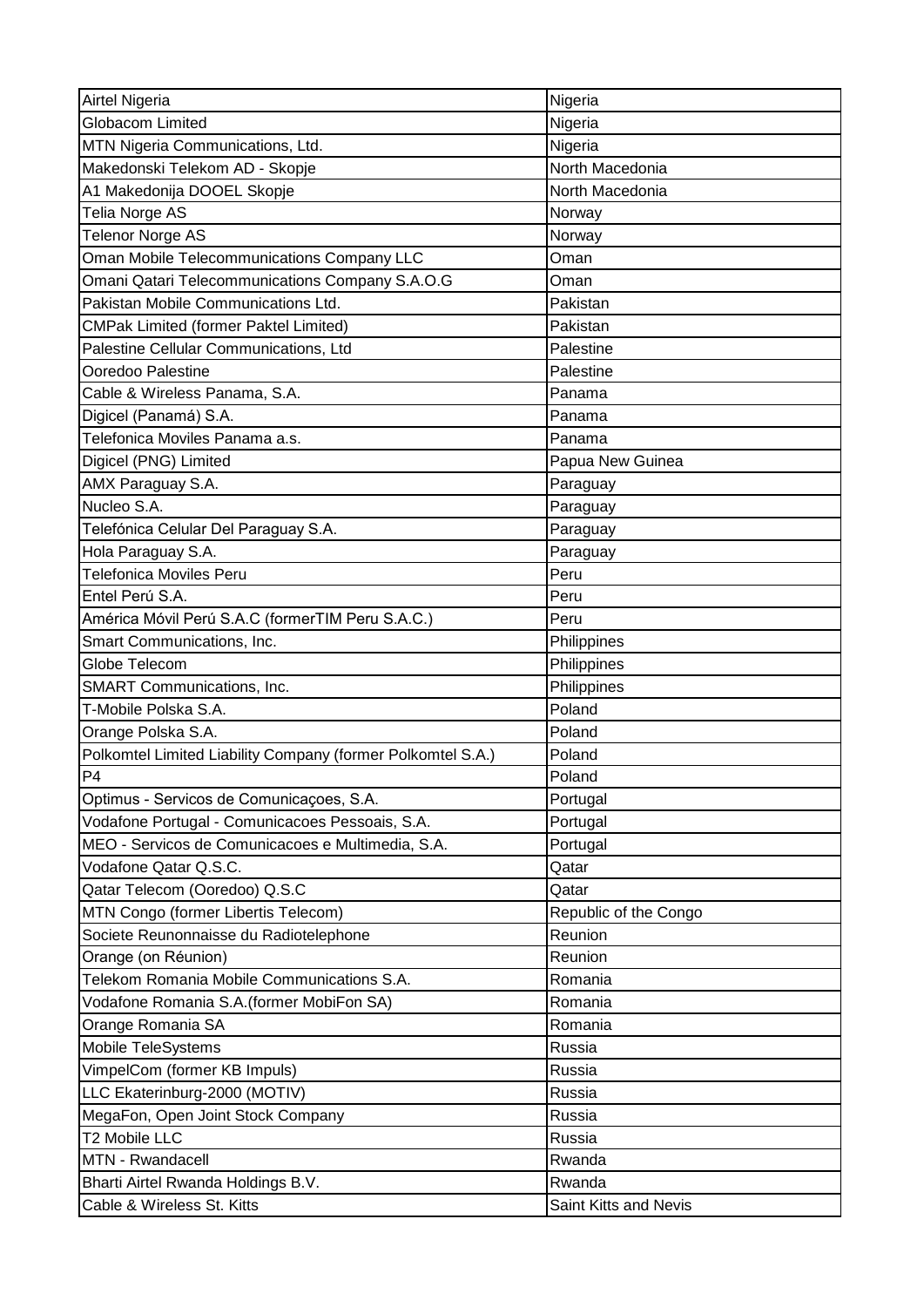| Cable & Wireless St. Lucia                        | Saint Lucia                      |
|---------------------------------------------------|----------------------------------|
| Cable & Wireless St. Vincent                      | Saint Vincent and The Grenadines |
| THURAYA TELECOMMUNICATIONS COMPANY                | <b>Satellite</b>                 |
| Saudi Telecom Company (STC)                       | Saudi Arabia                     |
| Etihad Etisalat Company - mobily -                | Saudi Arabia                     |
| Mobile Telecommunications Company Saudi Arabia    | Saudi Arabia                     |
| <b>Sonatel Mobiles</b>                            | Senegal                          |
| Vip mobile d.o.o.                                 | Serbia                           |
| Telenor Ltd. (former Mobtel)                      | Serbia                           |
| Telekom Srbija a.d.                               | Serbia                           |
| Airtel Seychelles Ltd                             | Seychelles                       |
| Cable and Wireless (Seychelles) Ltd.              | Seychelles                       |
| Orange (SL) Ltd                                   | Sierra Leone                     |
| Lintel Ltd.                                       | Sierra Leone                     |
| M1 Limited (former MobileOne Ltd.)                | Singapore                        |
| StarHub Mobile Pte Ltd                            | Singapore                        |
| SingTel Mobile Singapore Pte. Ltd                 | Singapore                        |
| Slovak Telekom a.s.                               | Slovakia                         |
| Orange Slovensko a.s.                             | Slovakia                         |
| O2 Slovakia, s.r.o.                               | Slovakia                         |
| Telekom Slovenije, d.d                            | Slovenia                         |
| A1 Slovenija d.d                                  | Slovenia                         |
| Telemach, širokopasovne komunikacije, d. o. o.    | Slovenia                         |
| <b>Hormuud Telecom</b>                            | Somalia                          |
| CELL C (PTY) LTD.                                 | South Africa                     |
| MTN (Pty) Ltd.                                    | South Africa                     |
| Vodacom (Pty) Ltd                                 | South Africa                     |
| Vodafone España S.A.U.                            | Spain                            |
| Orange Espagne, S.A., sociedad unipersonal        | Spain                            |
| Telefónica Móviles España, S.A.                   | Spain                            |
| XFera Móviles, S.A.                               | Spain                            |
| <b>Mobitel Private Limited</b>                    | Sri Lanka                        |
| Etisalat Lanka (Private) Ltd.                     | Sri Lanka                        |
| Dialog Axiata PLC                                 | Sri Lanka                        |
| <b>MTN Sudan</b>                                  | Sudan                            |
| The Sudanese Mobile Telephone Company zain SD     | Sudan                            |
| Digicel Suriname N.V                              | Suriname                         |
| <b>Telenor Sverige AB</b>                         | Sweden                           |
| Hi3G Access AB                                    | Sweden                           |
| <b>TELE2 Sverige AB</b>                           | Sweden                           |
| Telia Sverige AB                                  | Sweden                           |
| Swisscom (Switzerland) Ltd.                       | Switzerland                      |
| <b>Sunrise Communications AG</b>                  | Switzerland                      |
| Salt Mobile SA (former Orange Communications SA)  | Switzerland                      |
| Areeba Syria (former Spacetel Syria)              | Syria                            |
| Taiwan Star Telecom Corporation Limited           | Taiwan                           |
| Far EasTone Telecommunications Co Ltd.            | Taiwan                           |
| Chunghwa Telecom Mobile Business Group            | <b>Taiwan</b>                    |
| Taiwan Mobile Co., Ltd.                           | <b>Taiwan</b>                    |
| JV Somoncom LLC (former IIndigo Tajikistan North) | Tajikistan                       |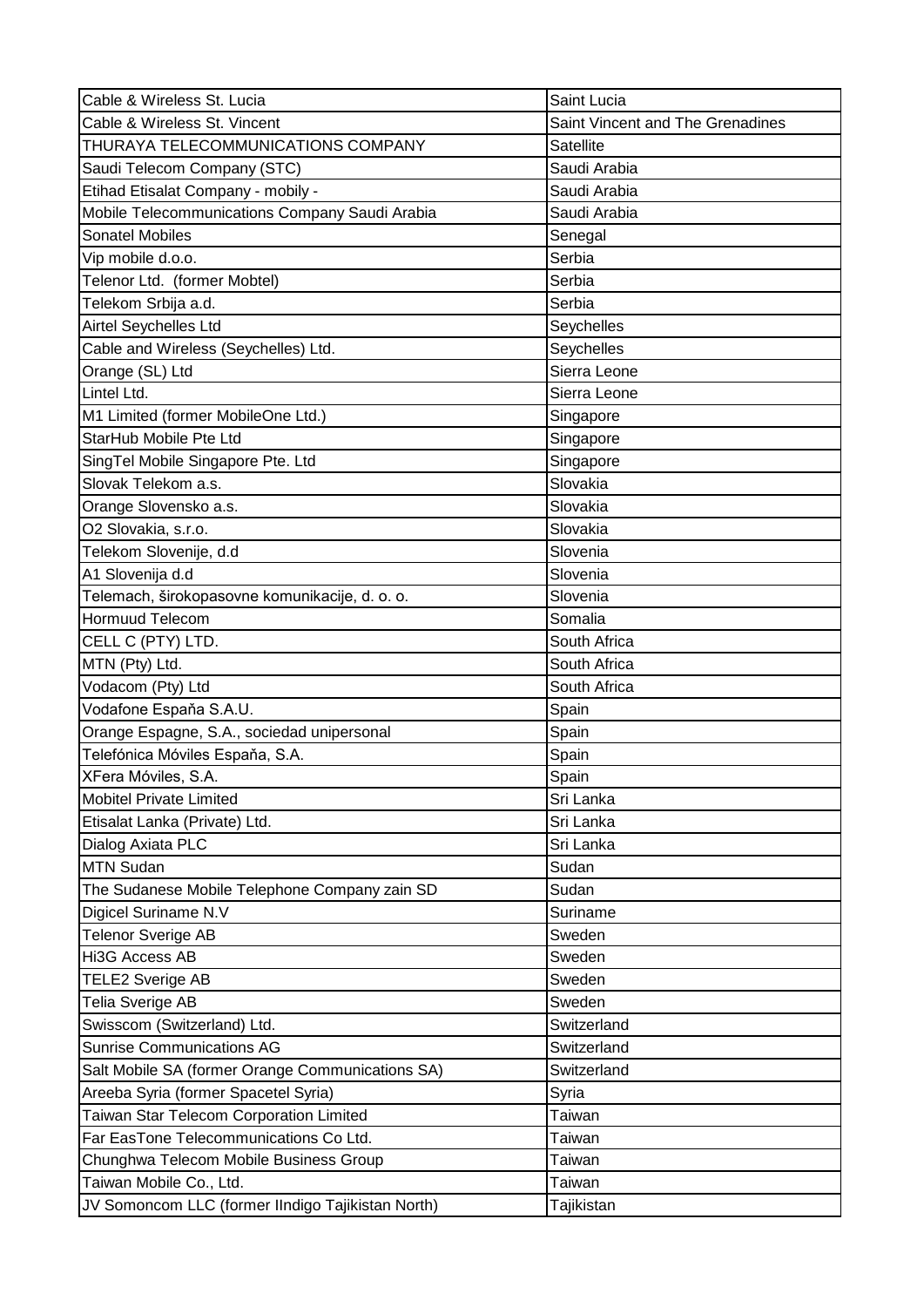| Indigo Tajikistan CJSC (former Indigo Tajikistan South) | Tajikistan                      |
|---------------------------------------------------------|---------------------------------|
| <b>Babilon</b>                                          | Tajikistan                      |
| MIC Tanzania Ltd                                        | Tanzania                        |
| Vodacom Tanzania Limited                                | Tanzania                        |
| Zanzibar Telecom Limited                                | Tanzania                        |
| True Move H Universal Communication Co., Ltd.           | Thailand                        |
| True Move H Universal Communication Company Limited     | Thailand                        |
| dtac TriNet Co., Ltd.                                   | Thailand                        |
| Advanced Wireless Network Company Limited               | Thailand                        |
| Togo Cellulaire                                         | Togo                            |
| Digicel Tonga                                           | Tonga                           |
| <b>Tonga Communications Corporation</b>                 | Tonga                           |
| Telecommunications Services of Trinidad and Tobago Ltd. | <b>Trinidad and Tobago</b>      |
| Digicel Trinidad and Tobago Ltd                         | <b>Trinidad and Tobago</b>      |
| Orange Tunisie                                          | Tunisia                         |
| Ooredoo Tunisie S.A.                                    | Tunisia                         |
| Tunisie Telecom                                         | Tunisia                         |
| Avea Iletisim Hizmetleri A.S.                           | <b>Turkey</b>                   |
| Avea Iletisim Hizmetleri A.S.                           | Turkey                          |
| <b>TURKCELL</b>                                         | Turkey                          |
| VODAFONE TELEKOMÜNIKASYON A.S. (former TELSIM)          | Turkey                          |
| Cable & Wireless Turks&Caicos                           | <b>Turks and Caicos Islands</b> |
| <b>MTN Uganda Limited</b>                               | Uganda                          |
| Uganda Telecom Limited                                  | Uganda                          |
| lifecell LLC                                            | Ukraine                         |
| Kyivstar JSC                                            | Ukraine                         |
| PrJSC VF Ukraine""                                      | Ukraine                         |
| TriMob LLC (former JSC Ukrtelecom Ukraine)              | Ukraine                         |
| Emirates Integrated Telecommunications Company PJSC     | United Arab Emirates            |
| Emirates Telecom Corp-ETISALAT                          | <b>United Arab Emirates</b>     |
| Telefónica UK Limited                                   | <b>United Kingdom</b>           |
| Hutchison 3G UK Ltd.                                    | United Kingdom                  |
| Everything Everywhere Ltd.                              | United Kingdom                  |
| Everything Everywhere Ltd.                              | United Kingdom                  |
| Vodafone Ltd.                                           | United Kingdom                  |
| AT&T                                                    | <b>United States</b>            |
| Viaero Wireless                                         | <b>United States</b>            |
| Smith Bagley, Inc.                                      | <b>United States</b>            |
| Manx Telecom North America                              | <b>United States</b>            |
| T-Mobile USA, Inc.                                      | <b>United States</b>            |
| AM Wireless Uruguay S.A. (Claro)                        | Uruguay                         |
| Administración Nacional de Telecomunicaciones, ANTEL    | Uruguay                         |
| Telefónica Móviles del Uruguay S.A                      | Uruguay                         |
| FE COSCOM LLC                                           | Uzbekistan                      |
| Unitel LLC                                              | Uzbekistan                      |
| Digicel Vanuatu                                         | Vanuatu                         |
| Corporación Digitel C.A.                                | Venezuela                       |
| TELEFONICA VENEZOLANA C.A. (former TELCEL C.A.)         | Venezuela                       |
|                                                         |                                 |
| Gtel Mobile JSC                                         | Vietnam                         |